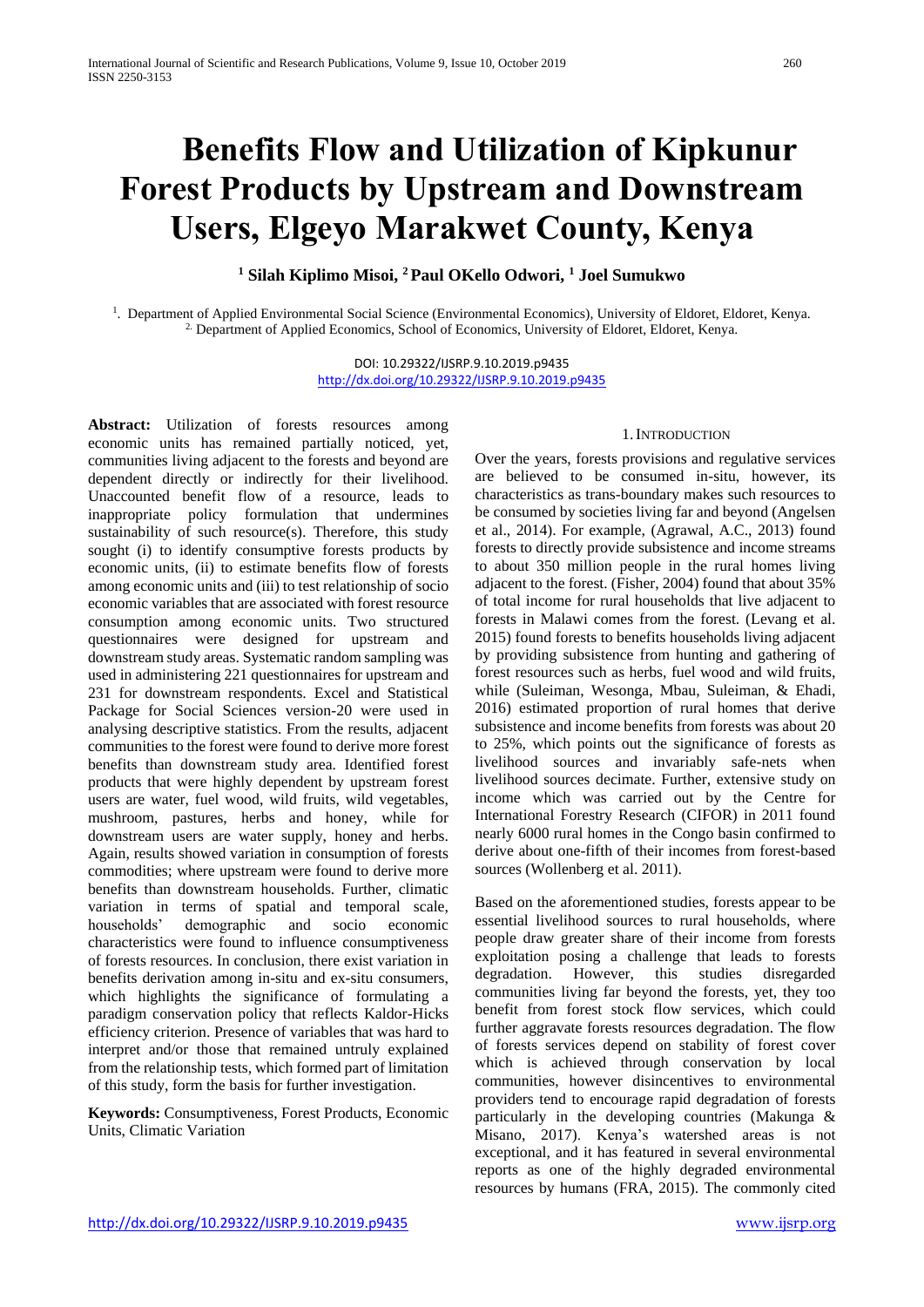degrading factors of "water towers" in Kenya are overconsumption of forest products. Social costs from degraded forests among economic units often remain unnoticed by normal markets, which create perverse environmental market (Baujard, 2013). Environmental economists view the perverse market structure of forests service to be associated with non-pricing nature which makes it difficult to assess transaction forum, while the marginal cost among environmental suppliers beyond the first consumer is near or equal to zero (Pearce, 2009) and (Pagiola, 2009).

Therefore, a paradoxical question is, what are the forests attributes and their level of consumption such as fuel wood, food supply, water supply and biodiversity that are derived by upstream and downstream users? Understanding derivation level based on forests attributes among economic units, could reveal trends in forests degrading activities; thus, mitigation measures such as households' income diversification through other professional occupation that are less dependent on forests products to alleviate forests degradation.

Therefore, this paper has three research objectives: (i) To identify consumptive forests products by economic units, (ii) Estimate benefits flow of forests among economic units and (iii) To test relationship of variables that are associated with forests resource consumption by both upstream and downstream.

This study employed consumer theory which postulates the choice of a resource with greater benefits over a resource with low benefits by a consumer to have high and/or maximum utility (Bhahttacharya, 2015). To conceptualise maximization on forests resource among economics units, choice modelling approach derived from Random Utility Model (RUM) which describes consumer behaviour, whereby an individual and/or a household, rates forests attributes by placing the cost when obtaining or procuring such forest products was used (Arabamiry, Rahim, Radam, & Khademfar, 2013). The conceptual framework can be expressed in a function equation as;

$$
U_{ij} = f(x_{ij})
$$
 (1)

Where;  $U_{ij}$  is the maximum utility (*i*) derived from forests attributes (*j*) by forests consumers, while  $x_{ij}$  is the expressed utility (*i*) from specific forests attributes (*j*) of fuel wood, food supply, water supply and biodiversity.

RUM is derived from choice contingency modelling where consumer of a resource makes trade-off based on its benefit flows and costs in obtaining it (Howley et al. 2015). In the context to this study, resource consumer is expected to make a choice on a forests resource, which in this case is the forests attributes. This can be expressed in an equation function as;

$$
P_i = Prob(U_{ij} > U_{ih}); j \neq h \text{ and } j > h
$$
 (2)

Where:  $P_{ij}$  is the probability of an individual making a choice on a forest attribute;  $U_{ij}$  is the individual choice on forest resources with greater benefits; and  $U_{ih}$  is the





individual choice on forests resources with low benefits **Figure 1:** A Map of the Study Area

flow.

#### 2.MATERIALS AND METHODS

### **2.1 Description of the Study Area.**

This study was carried out in two counties namely Uasin Gishu and Elgeyo Marakwet counties as downstream and upstream study areas respectively, between the months of February and April of the year 2019. The geographical location of the downstream study area lies at  $0^030'$  North and 0<sup>0</sup>53' North latitudes and 35<sup>0</sup>20' East and 35<sup>0</sup>35' East longitudes, while upstream study area lies at  $0^0$  24' and  $0^0$ 59' North latitudes and 34<sup>0</sup> 07 and 35<sup>0</sup> 23 East longitudes, respectively (Figure 1). The topography of the downstream study area is characterised by flat landscape, while upstream exhibit undulating landscape, where downstream is at average of 1200 and upstream at 2000 metres above sea level, respectively. The mean annual rainfall is about 1000mm in both study areas with a pattern showing bimodal type of rainfall, with the long rains starting between the months of March and August, whereas short rains occur in the months of September, October and November. While temperatures range between  $14^{\circ}$ C and  $24\degree$ C in both study areas owed to its similar weather zones. The dominant economic activity in upstream study area was agricultural venture of crop farming and livestock rearing, while downstream is majorly urban with commercial ventures and entrepreneurship.

### **2.2 Data Collection Procedure and Samples**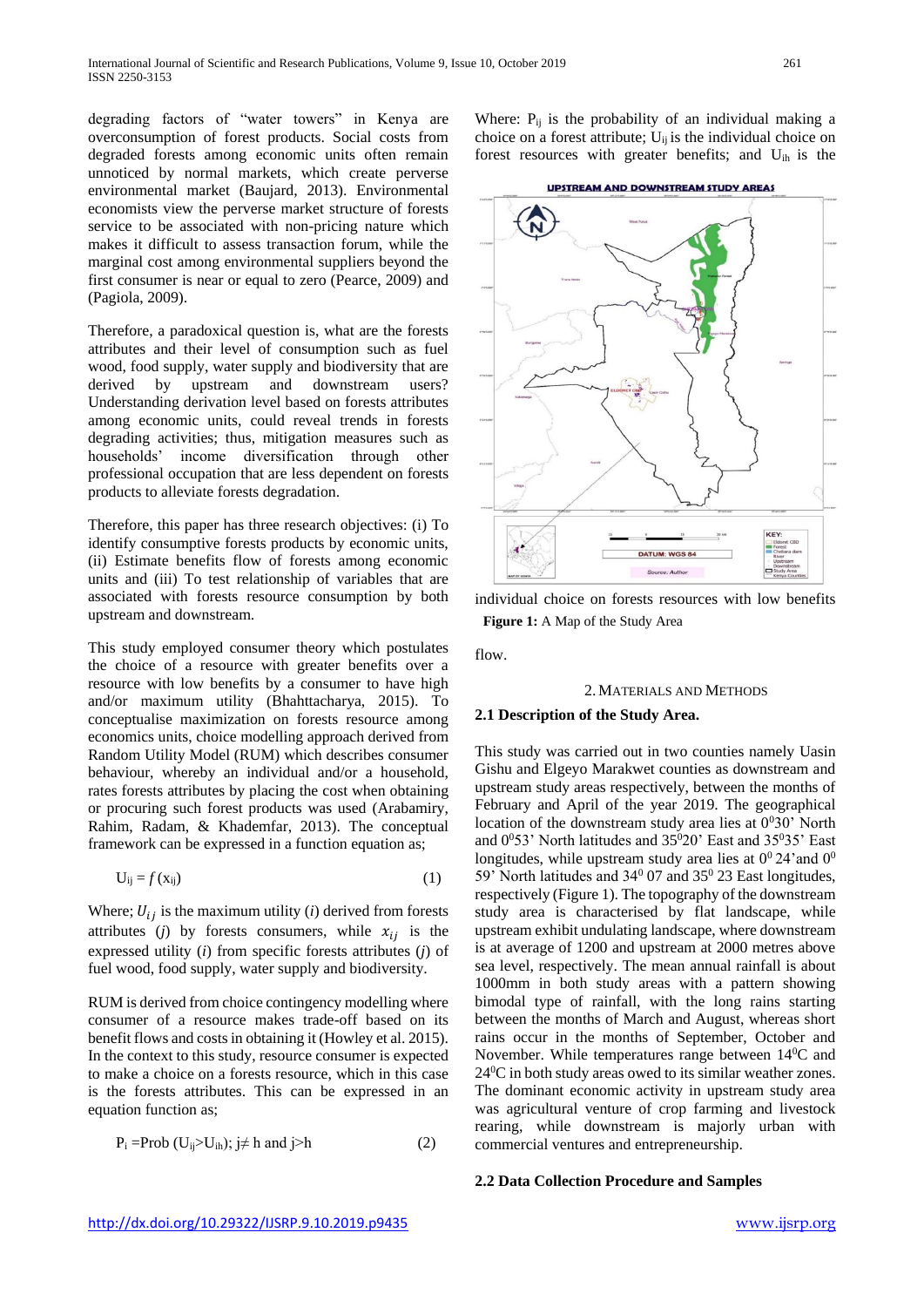Questionnaires were the main data collection tools that were used to obtain descriptive information for households in this study. However, other information was sought from observation, focus group discussion and documented literatures. While administering households' questionnaires, random selection was observed where upstream study area in which households lived within a range of 4 km from the edge of Kipkunur forest were selected, while households who were living within the jurisdiction of Eldoret Municipality was the target group for downstream study area. To achieve systematic random sampling, reference points were established from physical features such as a junction, church gate and/or a school gate was chosen, where the first household at the left hand side was selected as first respondent. The subsequent respondents were selected by following the left hand rule method where every third household was chosen for interview until representative samples needed was exhausted (Hiligsmann, et al., 2013). If the samples remained unexhausted, enumerator could go back to the reference point and take the left path or route and followed similar pattern of choosing every third household for interview with left hand rule being followed.

The sample size required for both upstream and downstream was determined using sample size formula as follows;

$$
n = \frac{NC^2}{C^2 + (N-1)e^2}
$$
 (Kothari, 2004) (3)

Where; n represent sample size, N is population size, C is coefficient of variation at (30%), confidence limit at (95%), while *e* was the standard error at 2%.

Based on (KNBS & SID, 2009) data, the households population for downstream was 9584, while for upstream was 3241 respectively. Therefore, the calculated sample size from the formula was as follows;

Determination of upstream sample size

| 3241(0.3 <sup>2</sup> )                                         |
|-----------------------------------------------------------------|
| $n = \frac{0.3^2 + (3241 - 1)0.02^2}{0.3^2 + (3241 - 1)0.02^2}$ |
| 291.69                                                          |
| $n = \frac{1.386}{1.386}$                                       |
| $n = 211$                                                       |
| Determination of downstream sample size                         |
| 9584(0.3 <sup>2</sup> )                                         |
| $n = \frac{0.3^2 + (9584 - 1)0.02^2}{0.3^2 + (9584 - 1)0.02^2}$ |

$$
n = \frac{862.56}{3.9232}
$$
  
n = 220

To compensate erroneously entered data and/or information or unclearly explained information in the questionnaires which could invalidate the findings, extra 10% questionnaire was added which made total questionnaires administered for downstream and upstream to be 231 and 224, respectively. To capture respondents consumptive demands in regards to forests benefits, questions in the questionnaires was formulated that depicted economic values from specific forest products. Surrogate and revealed prices from contemporary markets

<http://dx.doi.org/10.29322/IJSRP.9.10.2019.p9435>[www.ijsrp.org](http://ijsrp.org/)

were used to evaluate economic values of forests products consumed by households on both upstream and downstream study area.

In determining economic benefits flow of forest products among economic units, identified forest products  $i<sup>th</sup>$  often consumed by households and quantity of forest products  $(Q<sub>i</sub>)$  was first sought from respondents. Then, economic value of the identified quantity of forest products often consumed by households was determined by using relative market price  $(P_i)$  per unit. Thereafter, aggregate economic value of all identified forest products was determined as described in the following equation.

Total Economic Value = 
$$
\sum_{i}^{n} (P_i Q_i)_1 + (P_i Q_i)_2 + (P_i Q_i)_3 + \cdots (P_i Q_i)_n
$$
 (4)

Further, the mean economic value of the consumed forest products can be restated in an equation as;

Mean Economic Value =  
\n
$$
\frac{\sum_{i}^{n} (P_i Q_i)_1 + (P_i Q_i)_2 + (P_i Q_i)_3 + \cdots (P_i Q_i)_n}{n_i}
$$
\n(5)

Where;  $n_i$  are the numbers of households consuming respective forest product.

Further, the means of parameters used to describe households' forests benefits and their correlation tests among selected variables, were interpreted and presented in table form and charts to depict households' aspiration in regards to forests use and conservation.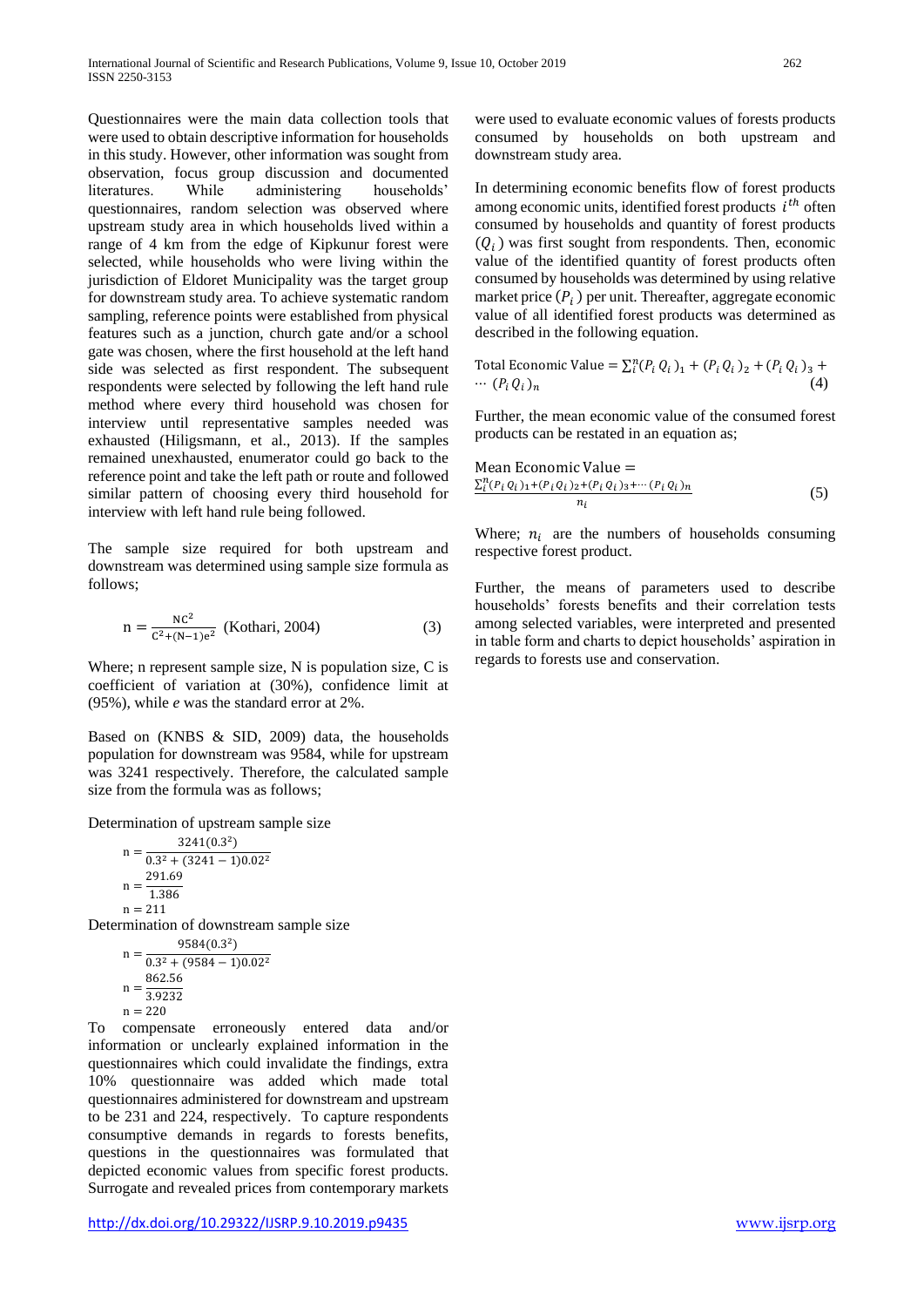| Variables       |             | Upstream     | Downstream               |             |              |       |
|-----------------|-------------|--------------|--------------------------|-------------|--------------|-------|
|                 | Frequency   | Mean         | S. D.                    | Frequency   | Mean         | S.D.  |
| Age             | 224 (100%)  | 44.47 Years  | 12.81                    | 233 (100%)  | 43.42 Years  | 10.51 |
| Gender          |             |              |                          |             |              |       |
| Male            | 103(46%)    |              |                          | 137 (58.8%) |              |       |
| Female          | 121 (54%)   |              |                          | 96 (41.2%)  |              |       |
| Household size  | 224 (100%)  | 5.95 Members | 2.21                     | 233 (100%)  | 5.20 Members | 1.87  |
| Occupation      |             |              |                          |             |              |       |
| Farmer          | 195 (87.1%) |              |                          | 150 (64.4%) |              |       |
| <b>Business</b> | 28 (12.5%)  |              | $\overline{\phantom{a}}$ | 52 (22.3%)  |              |       |
| Civil Servant   | $1(0.4\%)$  |              |                          | 29 (12.4%)  |              |       |
| Informal Jobs   | $0(0.0\%)$  |              |                          | $2(0.9\%)$  |              |       |

#### 3. STUDY RESULTS

From the results in Table 1, the construct of age of respondents for upstream and downstream was almost the same at an average of about 44 and 43 years, while households' size was similar of an average of 6 members per households, respectively. Again, there was more female respondents in upstream than in downstream at 121 (54%) and 96 (41.2%), while for downstream more males were found than females at 137 (58.8%) and 103 (46%) respectively. Agricultural ventures was predominantly economic activity for upstream at 195 (87.1%), while proportion of households that engaged in business ventures and formal employments were 28 (12.5%) and 1 (0.4%), respectively. There was no presence of informal jobs in upstream areas. Similarly, downstream areas were seen to derive their livelihoods majorly by engaging in farming activities, business ventures, formal and informal jobs at 150 (64.4%), 52 (22.3%), 29 (12.4%) and 2 (0.9%), respectively.

Further, majority of household heads in upstream had attained basic education at 73 (33%) primary and 75 (34%) secondary education levels, while 15 (6.7%) had certificate, 32 (14.3%) had diploma and 11 (4.9%) had university advanced education levels, respectively. Households heads with no education level at upstream were 18 (8%) with majority found to be elderly persons. Whereas in the downstream, majority of households heads had higher education compared with upstream study area at 72 (30.9%) university, 49 (21%) diploma, 57 (24.5%) secondary, 23 (9.9%) certificate and 24 (10.3%) primary levels, respectively, while 8 (3.4%) had no schooling (Figure 2).

## **Economic Benefits of Kipkunur Forests Ecosystem**

Study results in Table 2 showed identified consumptive forests products. These identified forests products consumed by both upstream and downstream includes fuel



**Source:** Author **Figure 2:** Education Levels of Upstream and downstream Households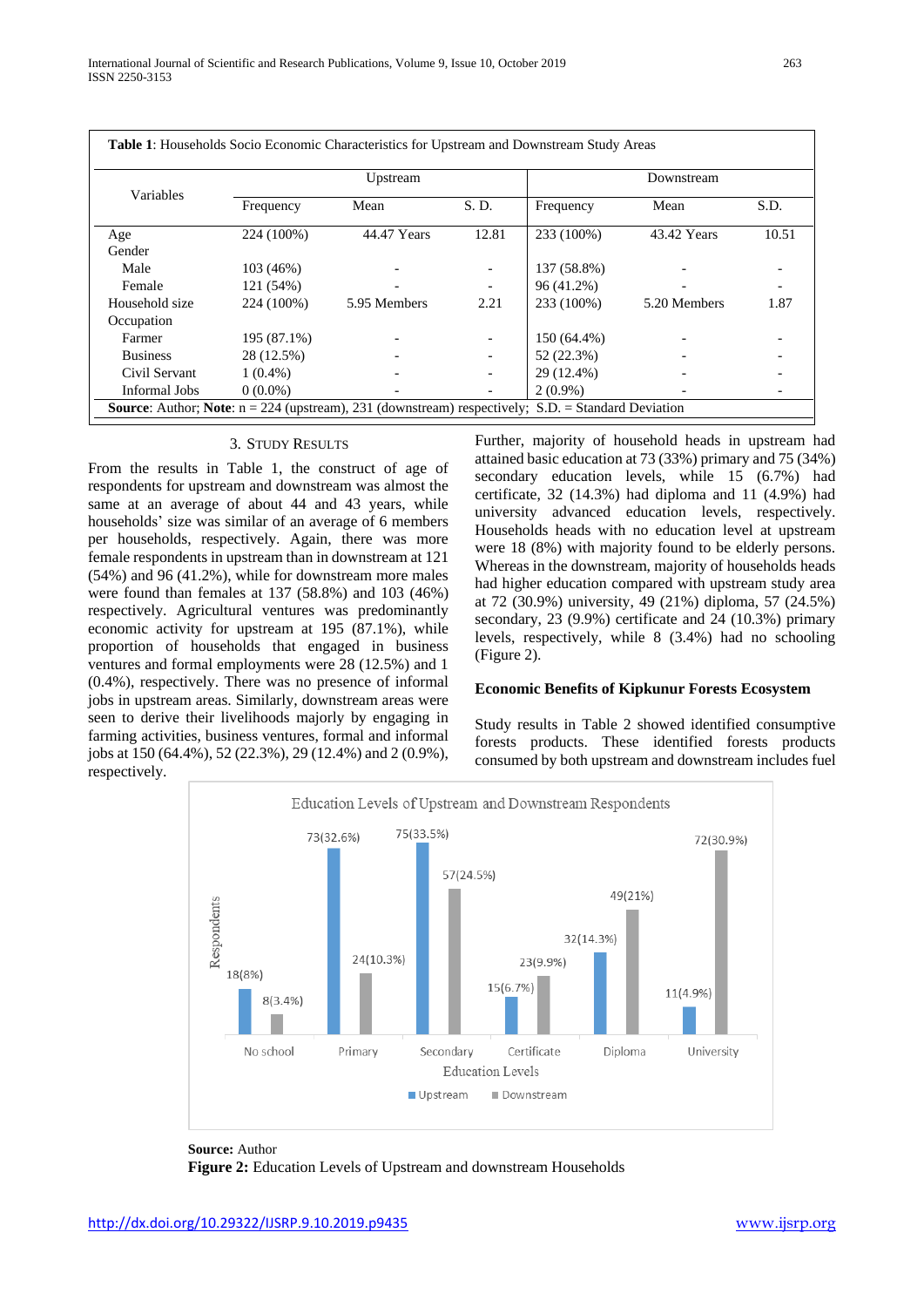wood, wild fruits, herbs, mushrooms, wild vegetables, honey, pasture and water. In overall, upstream was found to benefit more at an average of 190 (84.1%) compared with downstream households at 90 (38.3%). The commonly dependable forest products by upstream and downstream were water, honey and herbs, while pasture

| <b>Table 2:</b> Proportion of Households Benefiting from<br>Kipkunur Forest Products                                            |       |               |       |            |  |  |  |
|---------------------------------------------------------------------------------------------------------------------------------|-------|---------------|-------|------------|--|--|--|
|                                                                                                                                 |       | Upstream      |       | Downstream |  |  |  |
| Variables                                                                                                                       | Freq. | $\frac{0}{0}$ | Freq. | $\%$       |  |  |  |
| Fuel wood                                                                                                                       | 218   | 97.3%         | 44    | 18.9%      |  |  |  |
| Wild fruits                                                                                                                     | 136   | 60.7%         | 22.   | 9.4%       |  |  |  |
| <b>Herbs</b>                                                                                                                    | 220   | 98.2%         | 179   | 76.8%      |  |  |  |
| <b>Mushrooms</b>                                                                                                                | 145   | 64.7%         | 17    | 7.3%       |  |  |  |
| Wild vegetables                                                                                                                 | 154   | 68.8%         | 35    | 15.0%      |  |  |  |
| Honey                                                                                                                           | 209   | 93.3%         | 198   | 85.0%      |  |  |  |
| Pasture                                                                                                                         | 208   | 92.9%         | 0     | $0.0\%$    |  |  |  |
| Water                                                                                                                           | 223   | 99.6%         | 218   | 93.6%      |  |  |  |
| Average                                                                                                                         | 190   | 84.1%         | 90    | 38.3%      |  |  |  |
| <b>Source:</b> Author; <b>Note:</b> $n = 224$ (upstream), 233 (downstream)<br>respectively; Freq. = Frequency; $%$ = Percentage |       |               |       |            |  |  |  |

benefited upstream users only.

## **Financial and Temporal Constraints in Forests Resource Consumptions**

Since forests resources form part of livelihoods among communities, respondents were asked to describe financial and period that prompt them to obtain forest products. The findings showed that majority of upstream respondents at 97 (35.9%) and downstream 62 (27.3%) obtained forests products for their livelihood at all times. Again, results revealed that majority of upstream users at 53 (23.2%) and downstream at 11 (4.9%) rely on forests products as food safe nets. Additionally, upstream users was found to depend on forests products even when they are financially stable at 42 (18.6%) compared with 17 (8.2%) for downstream users. Water was the most consumed components irrespective of financial status by both upstream and downstream users, while pasture was only beneficial to upstream users. Wild fruits, mushrooms and wild vegetables, were obtained by upstream households when under low financial status, however, downstream

households were less dependent on such forests products. Further, climate variability influenced consumption of forests products. As such wild fruits 128 (57.1%), Herbs 152 (67.9%), Mushrooms 137 (61.2%) and Honey 145 (64.7%) were found to be obtained seasonally, while Fuel wood 128 (57.1%), Pasture 205 (91.1%) and Water 217 (96.9%) were obtained daily by upstream users. However, there was no much temporal effects in consumption of forests products except Herbs 129 (55.4%) and Honey 128 (54.9%) obtained seasonally and Water 201 (86.3%) obtained on daily basis by downstream users

## **Correlation Results between Pairs of Variables that Influences Consumptiveness of Forests Products in the Upstream and Downstream Study Areas**

Relationship tests results in Table 4 depicted weak correlation values among the selected variables except slightly strong correlated variable of household size to age at 0.550 ( $p \le 0.01$ ). The construct of distance from the homestead to the edge of the forest showed to be statistically significant and negatively correlated with age and households' size at -0.189 ( $p \le 0.01$ ) and -0.243 ( $p \le$ 0.01), respectively. Again, education level showed to be negatively correlated and statistically significant to household size at -0.278 ( $p \le 0.01$ ), and age at -0.305 ( $p \le$ 0.01), and positively statistically significant and correlated to occupation at 0.319 ( $p \le 0.01$ ). Additionally, forest incomes showed to be positively statistically significant to household size at 0.146 ( $p \leq 0.05$ ) and negatively significant to household head occupation at -0.135 ( $p \leq$ 0.05). Further, the results showed that household income was statistically significant and positively correlated with distance to the edge of the forest at 0.181 ( $p \le 0.01$ ), households head occupation at 0.256 ( $p \le 0.01$ ) and level of education at 0.289 ( $p \le 0.01$ ), respectively. However, existence of small correlation coefficient values among the

|                  |                    | Upstream              |              | Downstream         |                       |              |  |
|------------------|--------------------|-----------------------|--------------|--------------------|-----------------------|--------------|--|
| Variables        | Financially<br>Low | Financially<br>Stable | At All Times | Financially<br>Low | Financially<br>Stable | At All Times |  |
| Fuel wood        | $45(20.1\%)$       | 48 (21.4%)            | 123 (54.0%)  | $11(4.7\%)$        | $11(4.7\%)$           | $22(9.4\%)$  |  |
| Wild fruits      | 105 (46.9%)        | 29 (12.9%)            | $7(3.1\%)$   | 8 (3.4%)           | $3(1.3\%)$            | $12(5.2\%)$  |  |
| <b>Herbs</b>     | $25(11.2\%)$       | 52 (23.2%)            | 144 (64.3%)  | 24 (10.3%)         | 42 (18.0%)            | 121 (51.9%)  |  |
| <b>Mushrooms</b> | $104(46.4\%)$      | 40 (17.9%)            | $5(2.2\%)$   | $12(5.2\%)$        | $2(9.0\%)$            | 4 (7.7%)     |  |
| Wild vegetables  | 99 (44.2%)         | 24 (10.7%)            | 32 (14.3%)   | $7(3.0\%)$         | 4(1.7%)               | 23 (9.9%)    |  |
| Honey            | 29 (12.9%)         | 138 (61.6%)           | 43 (19.2%)   | $20(8.6\%)$        | 69(29.6%)             | 110 (47.2%)  |  |
| Pasture          | 6(2.7%)            | $3(1.3\%)$            | 202 (90.2%)  | $0(0.0\%)$         | $0(0.0\%)$            | $0(0.0\%)$   |  |
| Water            | $3(1.3\%)$         | $1(0.04\%)$           | 219 (97.8%)  | $9(3.9\%)$         | $3(1.3\%)$            | 203 (87.1%)  |  |
| Average          | $53(23.2\%)$       | $42(18.6\%)$          | $97(35.9\%)$ | $11(4.9\%)$        | $17(8.2\%)$           | 62(27.3%)    |  |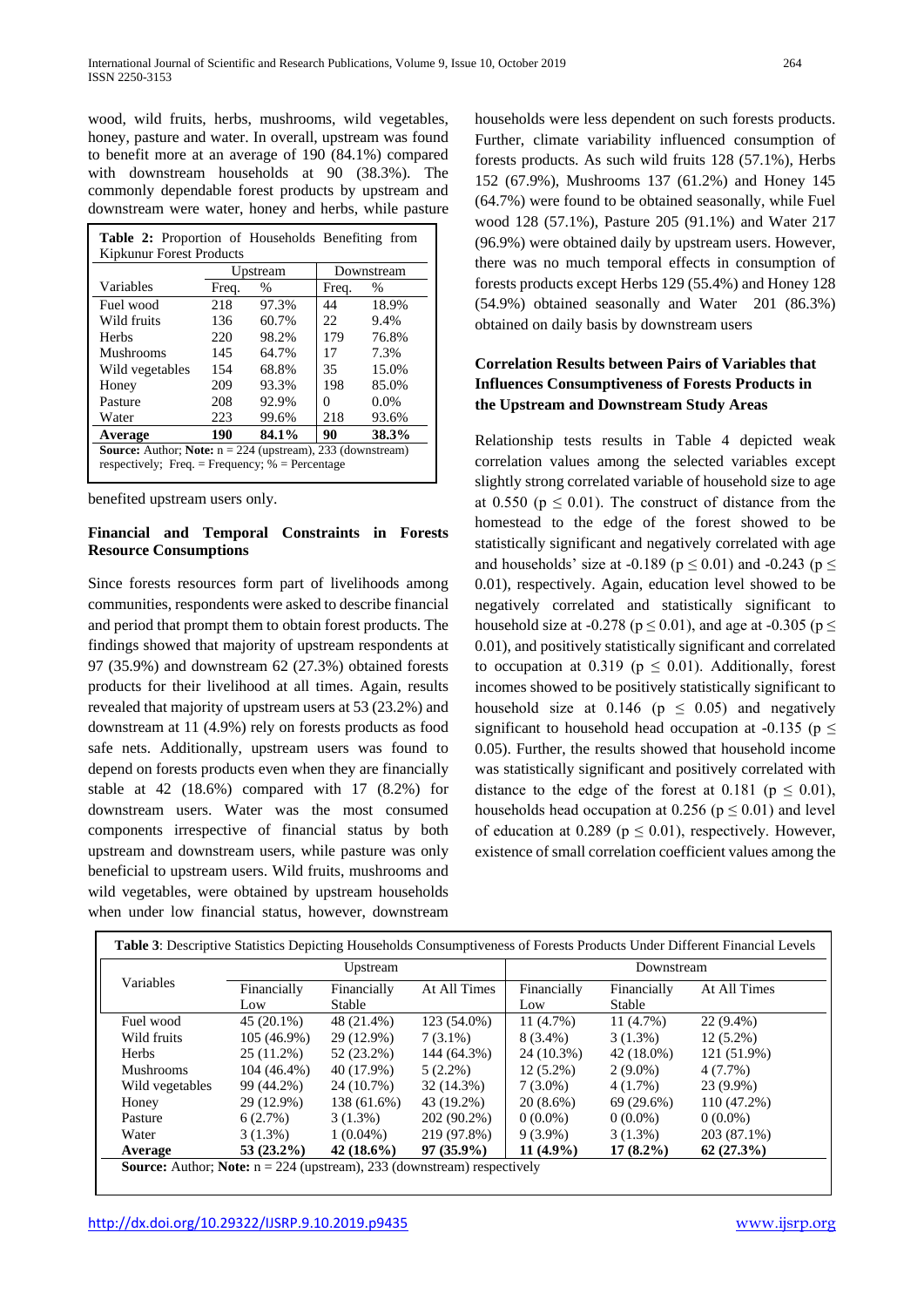| <b>Table 4:</b> Correlation Matrix between pairs of Variables Associated with Upstream Consumption of Forests products                                     |             |             |            |              |             |          |             |  |
|------------------------------------------------------------------------------------------------------------------------------------------------------------|-------------|-------------|------------|--------------|-------------|----------|-------------|--|
|                                                                                                                                                            | LnAge       | LnHousehold | LnDistance | LnOccupation | LnEducation | LnForest | LnHousehold |  |
| Variables                                                                                                                                                  |             | size        |            |              | level       | income   | Income      |  |
| LnAge                                                                                                                                                      |             |             |            |              |             |          |             |  |
| LnHousehold                                                                                                                                                | $0.550**$   |             |            |              |             |          |             |  |
| size                                                                                                                                                       | (0.000)     |             |            |              |             |          |             |  |
|                                                                                                                                                            | $-0.189**$  | $-0.243**$  | 1          |              |             |          |             |  |
| LnDistance                                                                                                                                                 | (0.005)     | (0.000)     |            |              |             |          |             |  |
| LnOccupation                                                                                                                                               | $-0.040$    | $-0.081$    | 0.015      |              |             |          |             |  |
|                                                                                                                                                            | (0.547)     | (0.228)     | (0.822)    | 1.           |             |          |             |  |
| LnEducation                                                                                                                                                | $-0.305***$ | $-0.278**$  | 0.064      | $0.319**$    |             |          |             |  |
| level                                                                                                                                                      | (0.000)     | (0.000)     | (0.345)    | (0.000)      |             |          |             |  |
| LnForest                                                                                                                                                   | $-0.108$    | $0.146*$    | $-0.078$   | $-0.135^*$   | $-0.037$    |          |             |  |
| income                                                                                                                                                     | (0.106)     | (0.029)     | (0.248)    | (0.044)      | (0.584)     |          |             |  |
| LnHousehold                                                                                                                                                | $-0.071$    | $-0.032$    | $0.181**$  | $0.256$ **   | $0.289**$   | 0.003    |             |  |
| Income                                                                                                                                                     | (0.292)     | (0.639)     | (0.007)    | (0.000)      | (0.000)     | (0.962)  |             |  |
| <b>Source:</b> Author. Note: ** = Correlation is significant at the 0.01 level (2-tailed); * = Correlation is significant at the 0.05<br>level (2-tailed). |             |             |            |              |             |          |             |  |

selected variables suggest minimal collinearity. While on downstream study area (Table 5), the correlation tests which was done among the influencing variables of households' consumptiveness of forests products showed age to be significantly and positively correlated with households' size at 0.466 ( $p \leq 0.01$ ). The variable of education level showed to be statistically significant to age and household head occupation, however, age was negatively correlated, while occupation was positively correlated at -0.137 ( $p \le 0.05$ ) and 0.216 ( $p \le 0.01$ ) respectively.

Again, the derived forests income by downstream households showed to be statistically significant and negatively correlated to occupation at -0.193 ( $p \le 0.01$ ). Further, households income showed to be significant to age, households size, occupation, education level and households income, however, it was positively correlated

to age at 0.204 ( $p \le 0.01$ ), households size at 0.195 ( $p \le$ 0.01), education level at 0.185 ( $p \le 0.01$ ) and derived income from forests at 0.173 ( $p \le 0.01$ ) and negatively correlated to occupation at -0.140 ( $p \le 0.05$ ), respectively.

#### 4. DISCUSSIONS

Existences of more female than male in upstream study area depicts African norm where households' activities are performed based on gender where females often do domestic chores, while men perform external households' activities. This study findings was in tandem with the findings of (Maruzani, 2014). The fairly elderly households as depicted by the study results shows the level of culture transfer and understandings on the utilisation of forest resources and conservation. Engagement of agricultural venture as livelihood source as depicted by results, raises the probability of households to degrade natural resources if sustainability is disregarded.

| <b>Table 5:</b> Correlation Matrix between pairs of Variables Associated with Downstream Consumption of Forests products                          |            |             |            |              |             |           |             |  |
|---------------------------------------------------------------------------------------------------------------------------------------------------|------------|-------------|------------|--------------|-------------|-----------|-------------|--|
|                                                                                                                                                   | LnAge      | LnHousehold | LnDistance | LnOccupation | LnEducation | LnForest  | LnHousehold |  |
| Variable                                                                                                                                          |            | size        |            |              | Level       | Income    | Income      |  |
| LnAge                                                                                                                                             |            |             |            |              |             |           |             |  |
| LnHousehold                                                                                                                                       | $0.466$ ** |             |            |              |             |           |             |  |
| size                                                                                                                                              | (0.000)    |             |            |              |             |           |             |  |
|                                                                                                                                                   | $-0.120$   | 0.036       |            |              |             |           |             |  |
| LnDistance                                                                                                                                        | (0.861)    | (0.585)     |            |              |             |           |             |  |
|                                                                                                                                                   | 0.014      | $-0.027$    | $-0.073$   |              |             |           |             |  |
| LnOccupation                                                                                                                                      | (0.835)    | (0.687)     | (0.270)    |              |             |           |             |  |
| LnEducation                                                                                                                                       | $-0.137*$  | $-0.107$    | 0.007      | $0.216**$    |             |           |             |  |
| Level                                                                                                                                             | (0.037)    | (0.104)     | (0.914)    | (0.001)      |             |           |             |  |
| LnForest                                                                                                                                          | $-0.041$   | 0.069       | $-0.069$   | $-0.193**$   | $-0.069$    |           |             |  |
| Income                                                                                                                                            | (0.539)    | (0.303)     | (0.304)    | (0.004)      | (0.300)     |           |             |  |
| LnHousehold                                                                                                                                       | $0.204***$ | $0.195***$  | 0.090      | $-0.140^*$   | 0.185       | $0.173**$ |             |  |
| Income                                                                                                                                            | (0.002)    | (0.003)     | (0.173)    | (0.033)      | (0.005)     | (0.009)   |             |  |
| <b>Source:</b> Author. Note: **Correlation is significant at the 0.01 level (2-tailed); *Correlation is significant at the 0.05 level (2-tailed). |            |             |            |              |             |           |             |  |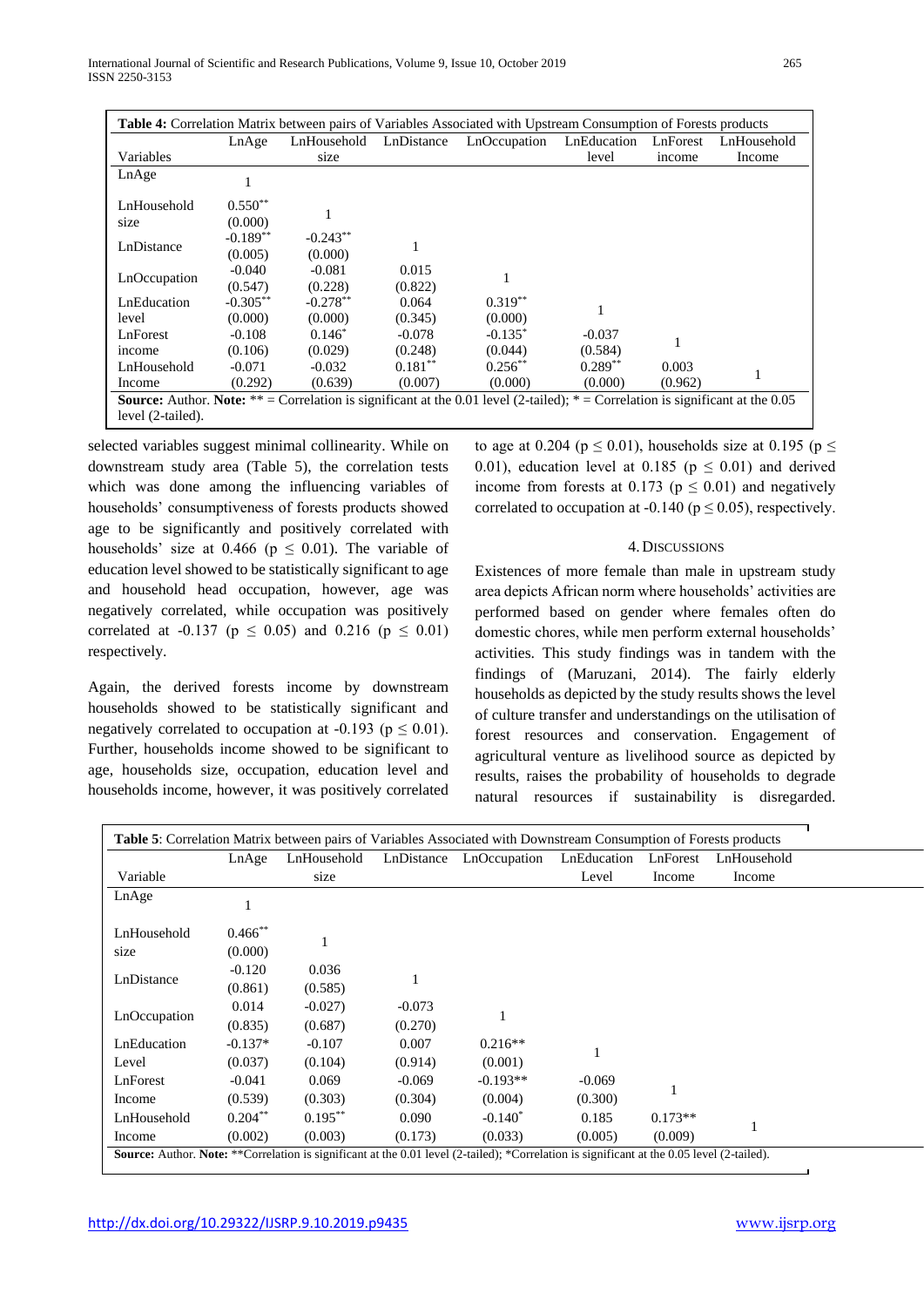Therefore, it points out the need for mitigation strategies that annihilate unsustainable agricultural practices that abets degradation. However, existences of low skilled population as reflected by results with majority had basic education, raises fundamental question on the entrepreneurial skills among population at upstream which are seen as strategies of cushioning forests dependency for livelihood.

The fact that studies by (Miura, et al., 2015) and (Kohl, et al., 2015) who found forests resources to be dependable by communities especially to those who live at adjacent to the forests, is supported by the findings of this study. However, distance decay effect from the study findings was a predominant factor; that's the closer the community to the forest(s), the greater benefits they derive from forests and vice versa. Therefore, this preposition justifies the need to incentivize the upstream users to reduce overdependence of forests resources as a way of guaranteeing continuous stock flow of forests products among economic units. Study by (Porras, 2012) pointed out the need to identify key stakeholders in terms of benefit flow levels to facilitate the formulation of rewards redistribution among resources generators and consumers to reflect Kaldor-Hicks compensating variation. This findings affirms the need for downstream users to compensate the upstream resources providers for their foregone utilities that are derived from forests.

According to (Babulo, et al., 2009) and (Chakravarty, Ghosh, Suresh, Dey, & Shukla, 2012), they found income to influence the consumptiveness of forests resources, hence a critical variable that determines forests resource protection and conservation. Studies by (Sumukwo, Wario, Kiptui, Cheserek, & Kipkoech, 2013) and (Wunder, Borner, Shively, & Wyman, 2014) found that forests act as insurance or food security safe nets for adjacent communities when households are faced by financial shocks therefore supporting the findings of this study. That's price demand-pull due to food scarcity on basic food are often caused by climatic variability forces making vulnerable households to resort in obtaining alternative food supply that are freely obtained from forests resources such as wild vegetables, wild fruits and mushroom. Other forests products such as herbs, wood fuel, honey, pasture and water which showed to be consumed irrespective of low financial status from the study results, suggests to be basic consumptive forests products to upstream households. For instance, honey and herbs serve as alternatives for food and medication, while wild vegetables, wild fruits and mushrooms act as food and essential nutrition to households as asserted by focus group discussion.

While, for downstream forests resource users, distance decay influences households' dependency on forests products. Evidence from study results revealed that fuel wood, wild fruits, mushrooms, wild vegetables and pasture was consumed in small quantities or none as distance increase from the sources of such forests products. Since most forests product are available on particular seasons, this causes most of the forests products such as wild fruits, mushrooms, wild vegetables and honey to be obtained at specific seasons as depicted by study results. Notably, nearness of forests to upstream users allows them to graze their livestock in the forest and obtain fuelwood daily unlike downstream users. Water as the basic commodity in households featured to be the most obtained forest product on daily basis by both upstream and downstream users, pointing out the need for protection of watershed areas for continuous water supply. Apart from proximity of forests to upstream community, direct consumption with minimal or no restriction could reflect satiation effects in forests consumption to upstream users, while the effect of income loss due to purchasing parity which reflects non satiations on forests product could be a constraining factor to downstream users. Therefore, free riding effects on a forests resources could be linked to over exploitation and degradation, pointing out the need of developing policy that restrict free riding on resources or incentivize resources provider to prudently adopt conservation efforts for sustainability. Again, presence of alternative sources of energy such as electricity, liquefied petroleum gas, bio gas, kerosene and charcoal from local vendors at downstream could contribute to less consumption of fuel wood.

Study results from correlation matrix revealed mixed relations of either positive or negative association with forests resources consumption from the selected pairs of variables in both study areas. The statistical significance and negative correlation of forests benefits to occupation of households in both upstream and downstream study areas, imply that households in both study areas rely on forests resources for their livelihood, however, their reliance tend to reduce as occupation exists either from formal or informal jobs. This finding was in agreement with the study findings of (Angelsen, et al., 2014) who found forests resources as sources of livelihood to low income households. Again, only households' size in upstream study area showed to be a critical variable of concern based on its statistical significance in deriving forests benefits, while positive correlation suggests that increased household's consumptive demands as a result of large family size makes them to rely on forests products as sources of livelihood. This finding also was in agreement with study results of (Newton, Miller, Augustine, Byenkya, & Agrawal, 2016) and (Munarura, Backman,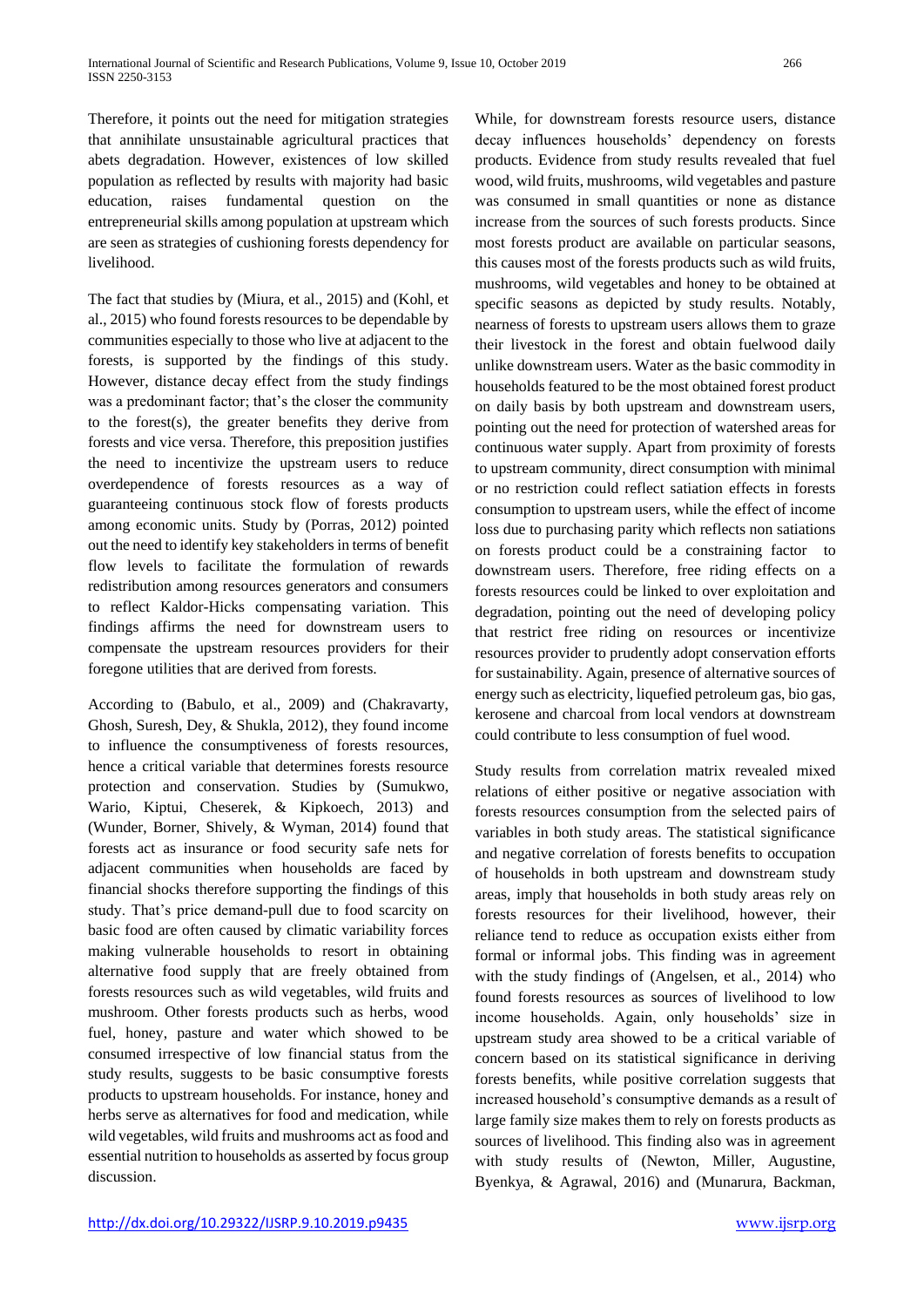Hallo, Powell, & Sabuhoro, 2018) that large household size in the upstream access forest resources to obtain extra income to support their livelihood.

The decisive variable based on significance between households' size and age and its positive relationship in both upstream and downstream suggests that elderly household heads were likely to have large household size, depicting cause of high consumptive demands of forests products by the two variables. The negative association between homestead distance to the edge of the forests and age, only in the upstream, suggests that elderly persons were less likely to go to the forests in search of consumptive forests products. However, the inverse correlation between the variable of distance and households' size, which showed to be a critical in upstream study area only, was difficult to interpret and contradicting with theoretical concepts of resources demand, hence formed part of the limitation in this study. The inverse relationship between education level and age in both upstream and downstream implies that households' heads with low level of education were elderly ones. While negative correlation exhibited by study results of upstream only between education level and family size imply that small family size in upstream study area had relatively high chances of accessing formal education to the higher levels. Further, the positive relationship between education level and occupation in both upstream and downstream study areas suggests that the higher the educated households' head tend to engage in entrepreneurial activities; hence, widen their sources of income.

Correlating households' income with occupation could reveal income stability, based on the study results but from upstream and downstream it showed diverse relationship. The positive relationship between household income and occupation in upstream study area could depict income instability whereby households are forced to engage in other livelihoods sources of income including forests products, while inverse relationship at downstream areas could reveal income stability even when households engage in less income generating activities; that's households heads at downstream areas could be engaging in high income jobs due to their professionalism as experts or specialization in income generating activities. Again, findings of upstream study area reveals that, irrespective of the distances to the forests, households' occupation or level of education, rural homes rely on forests products as part of their livelihood sources unlike downstream study area Again, variable of households' income showed to be significant and positively correlated to homestead distance to the edge of the forests, households head occupation and education level. This study results is in tandem with the findings of (Gross-Camp, 2017) which found forests as a livelihood sources.

In addition, the negative correlation of education level to age and households' size, can be deduced that, low education level among elderly population and big family size which increases forests products demands can cause overconsumption and thus degradation if scientific advances acquired from formal education is disregarded. The positive correlation to occupation could reveal income diversification through employment as an influencing determinant in forests resource consumption. However, the significance and positive correlation of age and family size on households income at downstream study area, could suggest that the elderly households heads and the larger the family size is linked to high income either through income saving and investment, while larger family size could provide family labour on agricultural activities unlike in upstream study areas. The significance of households' income and its positive correlation to forests products benefits at downstream study area, could be linked to the ability to buy forests products by households as a way of improving nutrition's or alternative medical remedies.

## 5.CONCLUSION

From the study results, forests commodities that were found to be consumed in-situ and ex-situ includes; fuel wood, mushrooms, wild fruits, wild vegetables, honey, herbs, pasture for domestic animals, and water. Distance decay was a predominant factor that affected the consumption of forest products among economic units. Further, forest products such as mushroom, wild fruits, honey and herbs was found to act as food security safe nets and as medicinal remedy majorly in upstream, while downstream was found to seldom rely on such forests products. Further, the results depicted marginal variation in consumption of forests commodities. These variance explains in-equilibrium in resources redistribution among economic units; hence, non-conformity to Kaldor-Hicks compensation tests. Therefore, this calls for the policy formulation that could bridge these resource use variation as depicted by the study results.

## 6.RECOMMENDATION

Reliance of agriculture by upstream households as the mainstay income source coupled with low level of education could increase the propensity to degrade environments. Therefore, it calls for policy intervention that enhance access to formal education especially at upstream study area in order to impart scientific knowledge on resource protection and conservation. Again, access to education could increase entrepreneurial skills; hence, increasing the chances of income